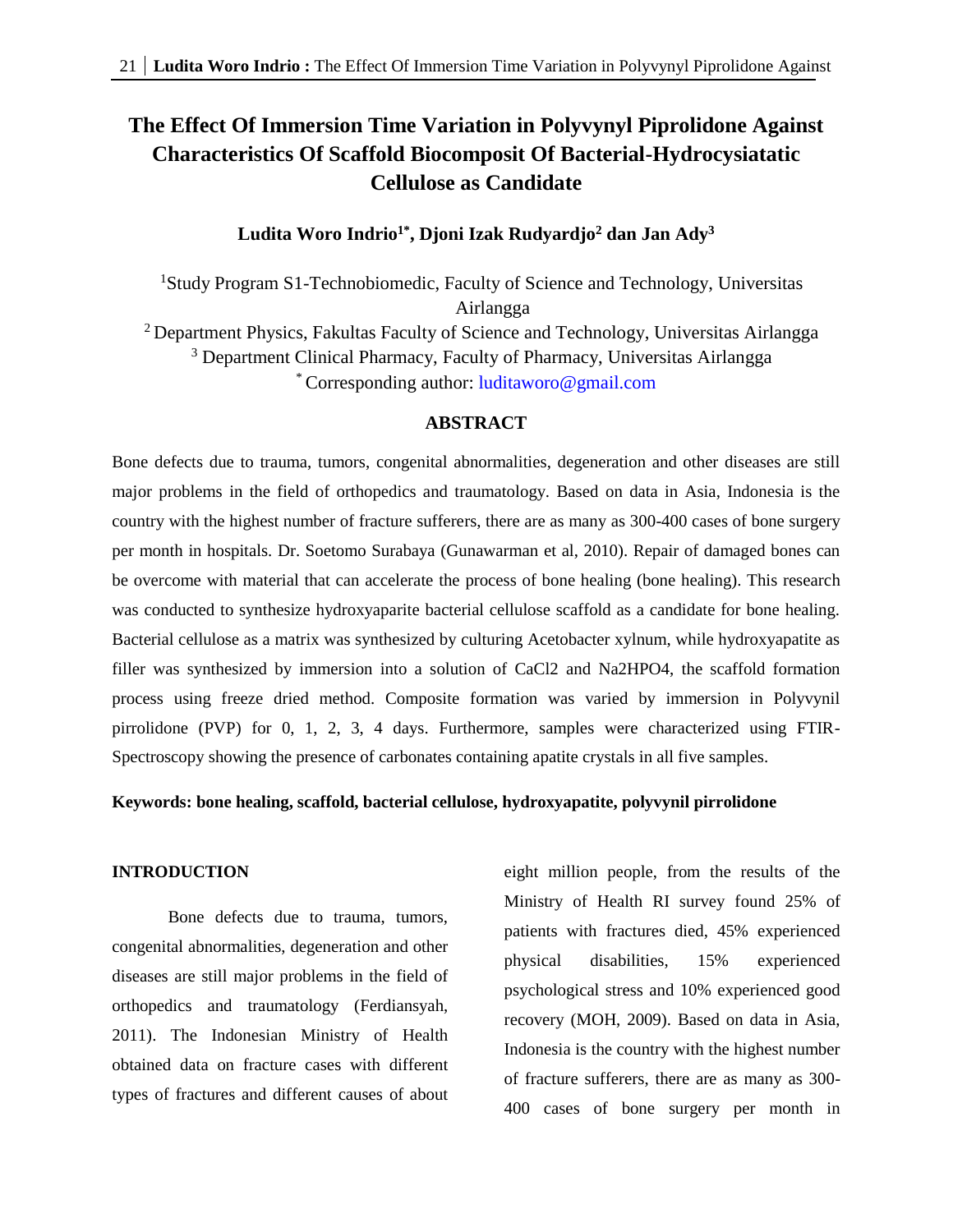Journal of SCRTE, Vol. 2 No. 2 December 2018

hospitals. Dr. Soetomo Surabaya (Gunawarman et al, 2010). Bone repair and regeneration is indeed a complex problem in the field of orthopedic surgery, every year millions of people suffer from bone disease, bone trauma and bone tumors (Murugan, 2004). Bone repair that is damaged can be overcome with material that can accelerate the process of bone healing (bone healing). The choice of biomaterials that will be implanted in the application of bone healing (bone healing) must have properties such as human bones, among others, easy to obtain, biocompatible, bioactive and not toxic (Riyani, 2005).

Currently a variety of materials have been developed that are well used for bone reconstruction, one of which is hydroxyapatite. Hydroxyapatite is a mineral compound and part of the group of apatite minerals, with the chemical formula Ca10 (PO4) 6 (OH) 2 which has similar chemical composition with bone tissue Bahrololoom et al., 2009). Mineral hydroxyapatite is a good material for bone transplants because it can bind to bone and is biocompatible and osteoinductive (Windarti and Astuti, 2006). But hydroxyapatite has properties that are not easily degraded (Indrani, 2012), for this reason a material that is able to overcome these problems is needed. The material that is most likely to meet these criteria is composite. This composite material must be stable when in contact with body fluids and other aqueous solutions. The material is bacterial cellulose (Windarti and Astuti, 2006).

Bacterial cellulose is a primary metabolite product produced by cellulose-producing bacteria from species Aerobacter, Azetobacter, Alcaligenes, and Acetobacter. The bacterium Acetobacter xylinum, also known as the Gluconacetobacter xylinus bacterium, is the type of bacteria that is most widely used as a model in studies of cellulose (Shoda et al., 2005). Bacterial cellulose products from Acetobacter xylinum are biocompatible polymers with good physical and chemical properties seen from the characteristics of using high tensile strength (16 Mpa), elastic modulus and hydrophilicity (Helenius et al., 2006). Important characteristics of Bacterial cellulose in addition to biocompatible is bioinert, biodegradable and selective permeability. In addition, bacterial cellulose can fight microorganisms so that it accelerates the process of bone healing (bone healing). Bacterial cellulose shows good elasticity, high wet strength (conformity) and conformability (Saska et al., 2011). The morphology of the structure of bacterial cellulose fibers is similar to that of collagen fibers from human bones (Tazi et al., 2012).

In a previous study conducted by Yin et al (2011) biocomposite of bacterial cellulose hydroxyapatite with biomimetic method was made which was immersion in Polyvynil pirrolidone (PVP) for two days and then immersed in CaCl2 solution for three days and Simulated Body Fluid (SBF) for 5 and 7 days. In PVP immersion for 2 days, a Ca / P ratio of around 1.5 was produced. While theoretically,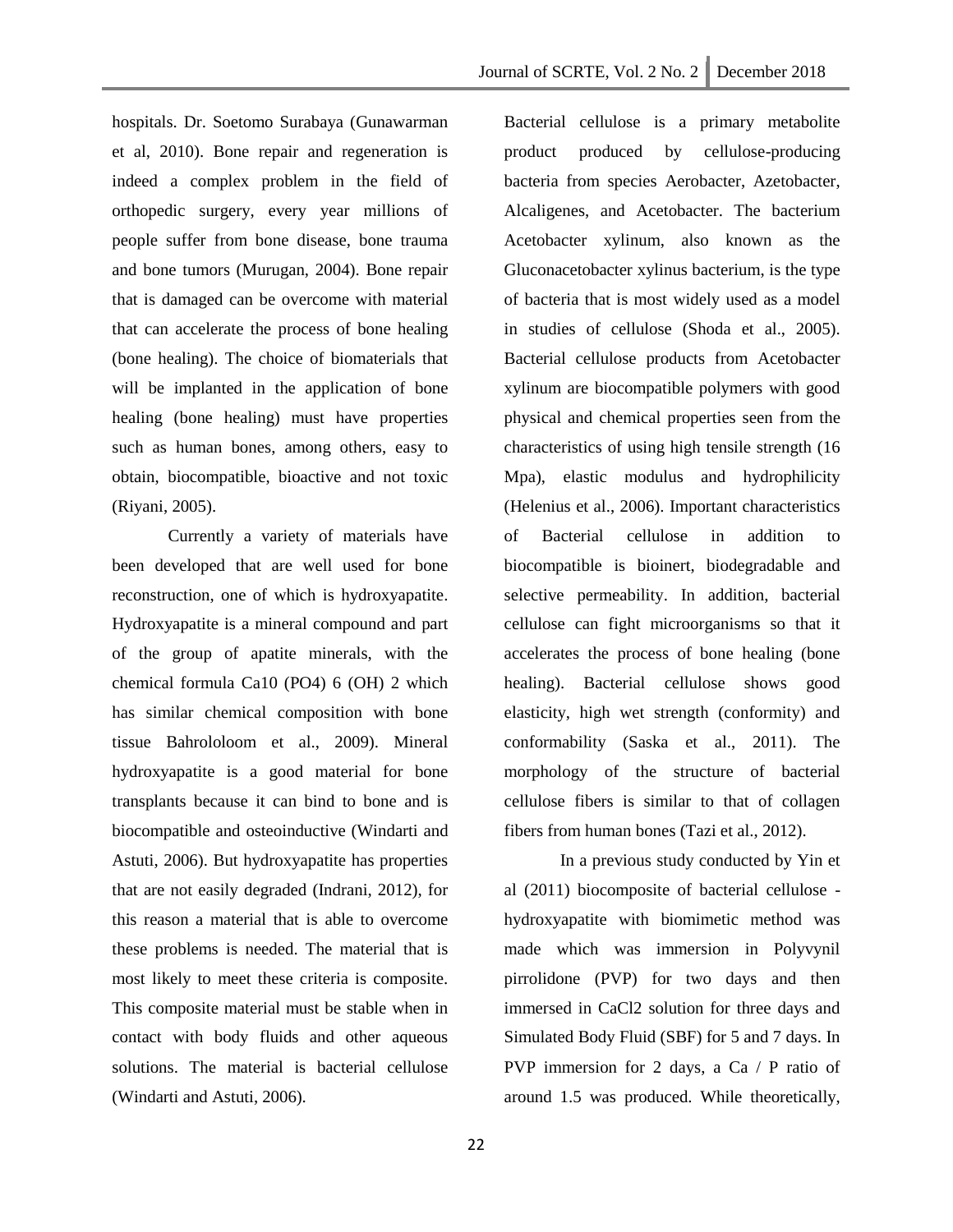hydroxyapatite has calcium content (in weight) of 39.68; phosphorus 18.45 with a Ca / P ratio of 1.67 (Kawai et al., 2004). While the study of Saska et al (2011) conducted a study with the same material as biocomposite bacterial cellulose - hydroxyapatite for the Ca / P ratio still not reached 1.67 but in this study the method used was more effective by doing soaking in CaCl2 and Na2HPO4 for 12 hours in the formation of apatite crystals. So that in this study modifications were made by forming submerged apatite crystals in a solution of CaCl2 and Na2HPO4 with variations in the immersion time of Polyvynil pirrolidone (PVP) for  $0, 1, 2, 3, 4$  days, soaking in the PVP network to expand the fiber network many bind Ca2 + and PO43-. ionPolyvynil pirrolidone (PVP) becomes a solvent and is a biocompatible polymer that has been shown to be effective in promoting the formation of apatite crystals (Yin et al., 2011).

In this study using biocomposite bacterial cellulose-hydroxyapatite, where bacterial cellulose is used as a composite matrix because it has a high surface activity consisting of fibril fibers (Yamane et al., 2004) and hydroxyapatite as its filling material. Variation of soaking Polyvynil pirrolidone (PVP) carried

#### **METHODS**

## **Characteristics of Chemical Bonds with FTIR-Spectroscopy**

This test was conducted to determine the chemical bonds in the sample using the Fourier

out for 0, 1, 2, 3, 4 days is expected to increase the Ca / P ratio.

Bone healing candidate is in the form of scaffold with the freeze dried method which is effective in supporting pore formation (Al Shamary and Al Darwash, 2013). Scaffolds should have interconnection scale pores that are suitable to support integration and vascular tissue, chemical reactions that help cell surfaces, differentiation and proliferation, adequate mechanical properties and must be made from biodegradable or bioresorbable material so that tissue will replace scaffold (Hutmacher, 2001).

Biocomposite scaffold formed by hydroxyapatite bacterial cellulose is characterized by several tests, namely tests to determine chemical bonds using the Fourier Transform Infrared Spectroscopy (FTIR-Spectroscopy) tool, test to determine the surface morphology of the material, surface topographic structure, and identify the elements by phase using the Energy Dispersive X-Ray (EDAX) Scanning Electron Microscopy (EDAX), the material degradation ability test is a degradation test in Simulated Body Fluid (SBF), and the test knows the percentage of shaft formed by conducting porosity tests.

Transform Infa Red Spectroscopy (FTIR-Spectroscopy) tool. Samples were characterized by infrared spectroscopy from laser light reflected by prisms. To do the FTIR test, KBr powder is needed as a background placed on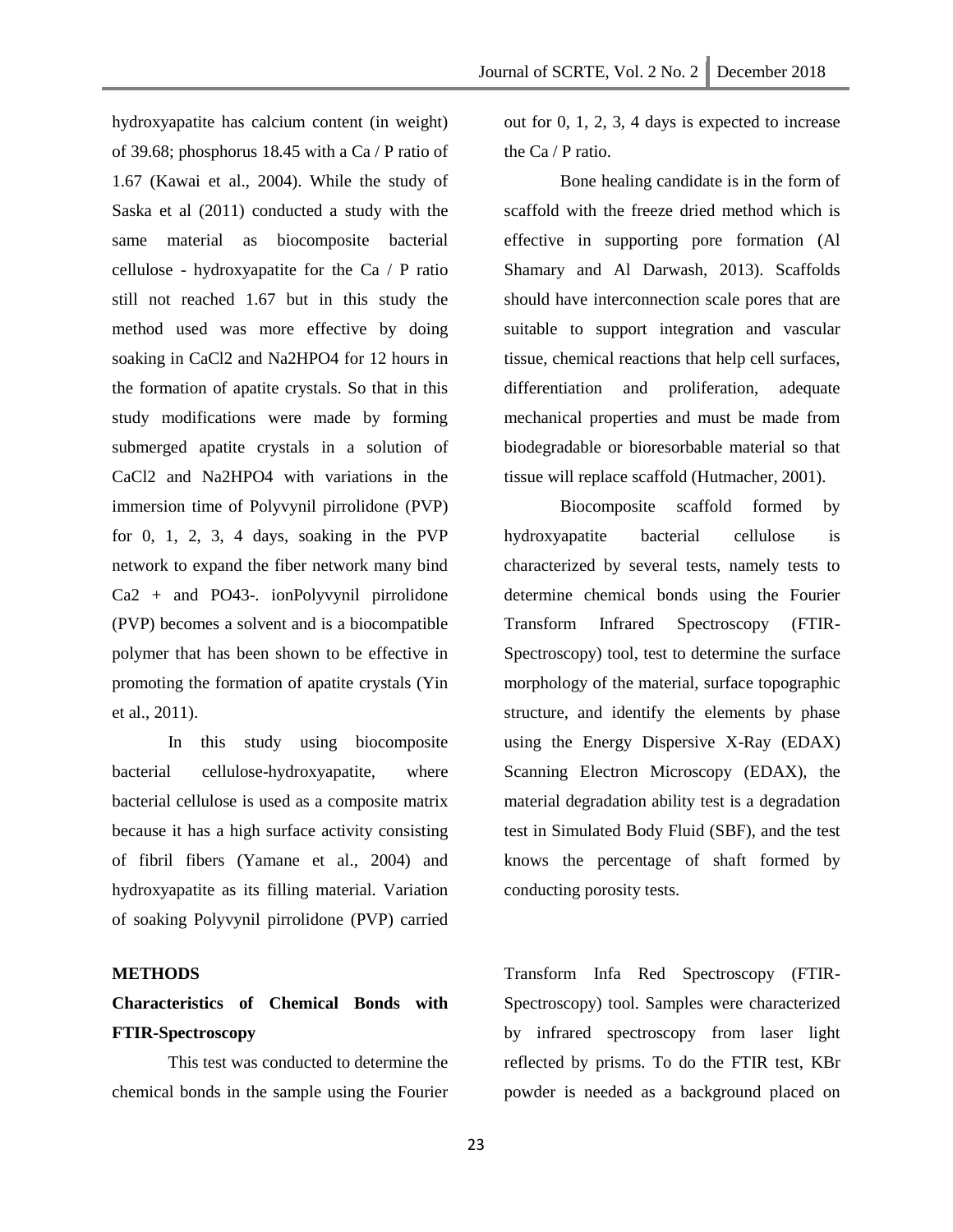stainless steel, the selection of KBr because the cells in the sample footage must be made of infrared translucent material, one of which is KBr. Then -hydroxyapatite bacterial cellulose samples which have been freeze dried are

**RESULTS AND DISCUSSION**

ground together until smooth to eliminate the scattering effect of large crystals. The powder mixture is then formed pellets by pressing mechanically so that the infrared ray spectrum can be passed.



Figure 1. Spectra of FTIR Cellulose Bacteria – Hydroxyapatite Scaffold (Control)

Figure 1 is an FTIR spectra of freeze dried bacterial-hydroxyapatite cellulose which shows the presence of several identical compounds according to the chemical formula of hydroxyapatite namely Ca10 (PO4) 6 (OH) 2. At wave number 3404 cm<sup>-1</sup>, 3447 cm<sup>-1</sup> and 3649 cm-1 are OH groups (stretching), at wave number 2928 cm-1 is CH group (stretching), at wave number 1055 cm<sup>-1</sup> and 1080 cm<sup>-1</sup> is a C-O (stretching) group, at wave number 1648 cm-1 is a group  $C=O$ , at wave number 1424 cm<sup>-1</sup> is a CO32-group, and the number of waves 1080 cm-1 is a PO43- group (Saska et al, 2011).

The bacterial-hydroxyapatite cellulose spectrum (control) was compared with variations in PVP immersion for 1, 2, 3, 4 days, there was stretching vibration at peak wave number 3447 cm-1 (control) on variation of 1 day PVP immersion to 3464 cm<sup>-1</sup>, in variations 2<sup>-</sup>day PVP immersion became 3467 cm-1, in the 3-day immersion variation to 3466 cm<sup>-1</sup>, and in the 4<sup>-</sup> day immersion variation to 3468 cm-1 (Figure 2; 3; 4; 5). This shows the interaction of hydroxyl groups with  $C=O$  in PVP. The presence of  $C=O$ in PVP provides additional electron bonds to absorb more  $Ca2^+$  (Yin et al, 2011). At the frequency of the shift in the wave number, it is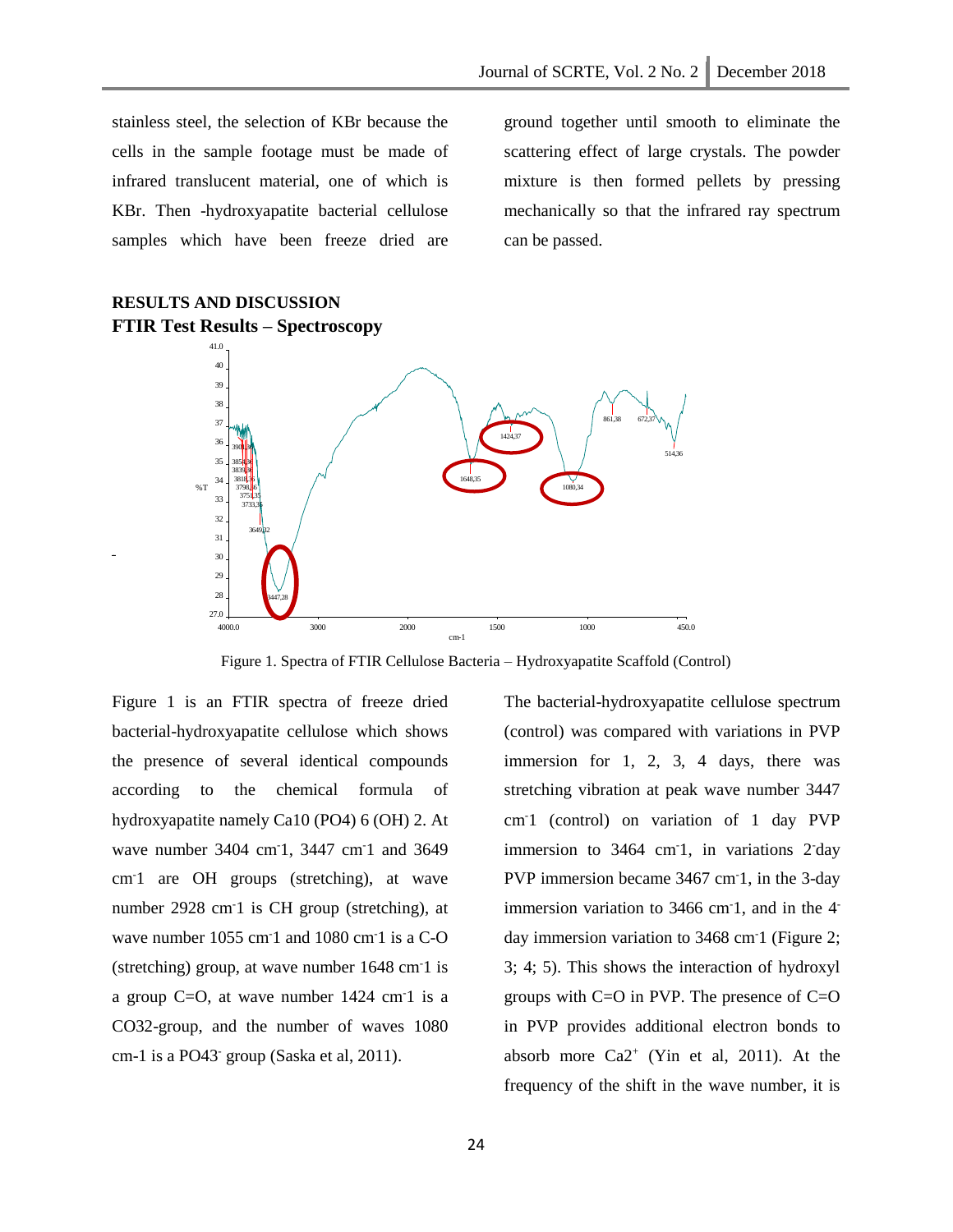expected that the -OH bond found in bacterial cellulose can bind to the -O bond present in

## Table 2. Wave Numbers of Cellulose Bacterial Scaffold - Hydroxyapatite with PVP Immersion Variations

PVP.

|                                    | Wave Numbers $(cm-1)$   |                              |                                                 |                         |                         |
|------------------------------------|-------------------------|------------------------------|-------------------------------------------------|-------------------------|-------------------------|
| Sample                             | -OH                     | PO <sub>4</sub> <sup>3</sup> | $\overline{{\rm CO_3}^{\scriptscriptstyle 2-}}$ | $C-O$                   | $C == O$                |
| Control                            | $3404$ cm <sup>-1</sup> |                              | $1415$ cm <sup>-1</sup>                         | $1055$ cm <sup>-1</sup> | $1648$ cm <sup>-1</sup> |
|                                    | $3447$ cm <sup>-1</sup> | $1080$ cm <sup>-1</sup>      | $1424$ cm <sup>-1</sup>                         | $1080 \text{ cm}^{-1}$  |                         |
|                                    | $3649$ cm <sup>-1</sup> |                              | $1458$ cm <sup>-1</sup>                         |                         |                         |
|                                    |                         |                              | $1648$ cm <sup>-1</sup>                         |                         |                         |
| $SB - HA -$<br>PVP 1d              |                         |                              | $1452$ cm <sup>-1</sup>                         |                         |                         |
|                                    | $3464$ cm <sup>-1</sup> |                              | $1506$ cm <sup>-1</sup>                         |                         | $1645$ cm <sup>-1</sup> |
|                                    | $3565$ cm <sup>-1</sup> | $1075$ cm <sup>-1</sup>      | $1516$ cm <sup>-1</sup>                         | $1075$ cm <sup>-1</sup> | $1702 \text{ cm}^{-1}$  |
|                                    | $3672$ cm <sup>-1</sup> |                              | $1539$ cm <sup>-1</sup>                         |                         | $1742$ cm <sup>-1</sup> |
|                                    |                         |                              | $1645$ cm <sup>-1</sup>                         |                         |                         |
| $SB - HA -$<br>PVP <sub>2d</sub>   | $3467$ cm <sup>-1</sup> | $1083$ cm <sup>-1</sup>      | $1637$ cm <sup>-1</sup>                         | $1083$ cm <sup>-1</sup> | $1637$ cm <sup>-1</sup> |
| $SB - HA -$<br>PVP <sub>3d</sub>   | $3466$ cm <sup>-1</sup> | $1078$ cm <sup>-1</sup>      | $1424$ cm <sup>-1</sup>                         | $1078$ cm <sup>-1</sup> |                         |
|                                    |                         |                              | $1538$ cm <sup>-1</sup>                         |                         | $1633$ cm <sup>-1</sup> |
|                                    |                         |                              | $1633$ cm <sup>-1</sup>                         |                         |                         |
| $SB - HA -$<br>PVP <sub>4d</sub>   | $3468$ cm <sup>-1</sup> | $1079$ cm <sup>-1</sup>      | $1424$ cm <sup>-1</sup>                         | $1079$ cm <sup>-1</sup> |                         |
|                                    |                         |                              | $1440 \text{ cm}^{-1}$                          |                         |                         |
|                                    |                         |                              | $1458$ cm <sup>-1</sup>                         |                         | $1637$ cm <sup>-1</sup> |
|                                    |                         |                              | $1474$ cm <sup>-1</sup>                         |                         | $1650 \text{ cm}^{-1}$  |
|                                    |                         |                              | $1490 \text{ cm}^{-1}$                          |                         | $1655$ cm <sup>-1</sup> |
|                                    |                         |                              | $1504$ cm <sup>-1</sup>                         |                         | $1682 \text{ cm}^{-1}$  |
|                                    |                         |                              | $1508$ cm <sup>-1</sup>                         |                         | $1704 \text{ cm}^{-1}$  |
|                                    |                         |                              | $1517 \text{ cm}^{-1}$                          |                         | $1771$ cm <sup>-1</sup> |
|                                    |                         |                              | $1655$ cm <sup>-1</sup>                         |                         |                         |
|                                    |                         |                              | $1682 \text{ cm}^{-1}$                          |                         |                         |
| 42.0<br>40                         |                         |                              |                                                 |                         |                         |
| 38                                 |                         | $\frac{1}{42.38}$            |                                                 |                         |                         |
| 36                                 |                         |                              | 702.37<br>150638<br>1487.39<br>1452.38          |                         | 672.36                  |
| 34<br>3565.24                      |                         |                              | 645.                                            | 983,33                  |                         |
| 32<br>$96\,\mathrm{T}$<br>30       |                         |                              |                                                 | 1075,30                 | 529,32                  |
| 386<br>28<br>385                   |                         |                              |                                                 |                         |                         |
| 3836<br>3817<br>26<br>380.<br>374  |                         |                              |                                                 |                         |                         |
| 37<br>24<br>29<br>31<br>1.29<br>22 |                         |                              |                                                 |                         |                         |
| 21.0<br>4000.0                     | 3000                    | 2000<br>$cm-1$               | 1500                                            | 1000                    | 450.0                   |
|                                    |                         |                              |                                                 |                         |                         |

Figure 2. Spectra of FTIR Cellulose Bacteria Scaffold - Hydroxyapatite with PVP immersion for 1 day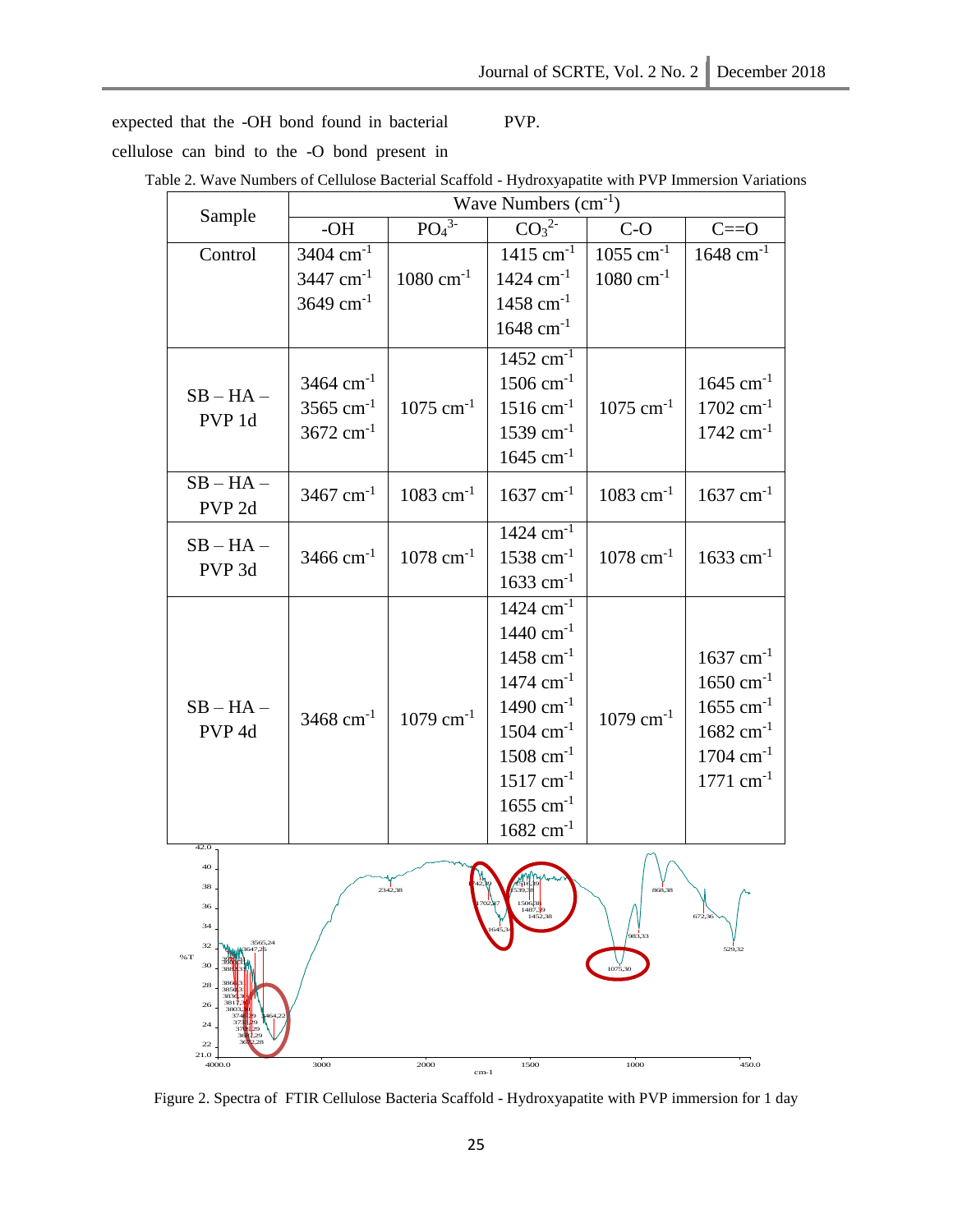

Figure 3. FTIR Spectra of Cellulose Bacteria Scaffold - Hydroxyapatite with PVP immersion for 2 days



Figure 4. Spectra of FTIR Cellulose Bacteria Scaffold - Hydroxyapatite with PVP immersion for 3 days



Figure 5. FTIR Spectra of Cellulose Bacteria Scaffold - Hydroxyapatite with PVP immersion for 4 days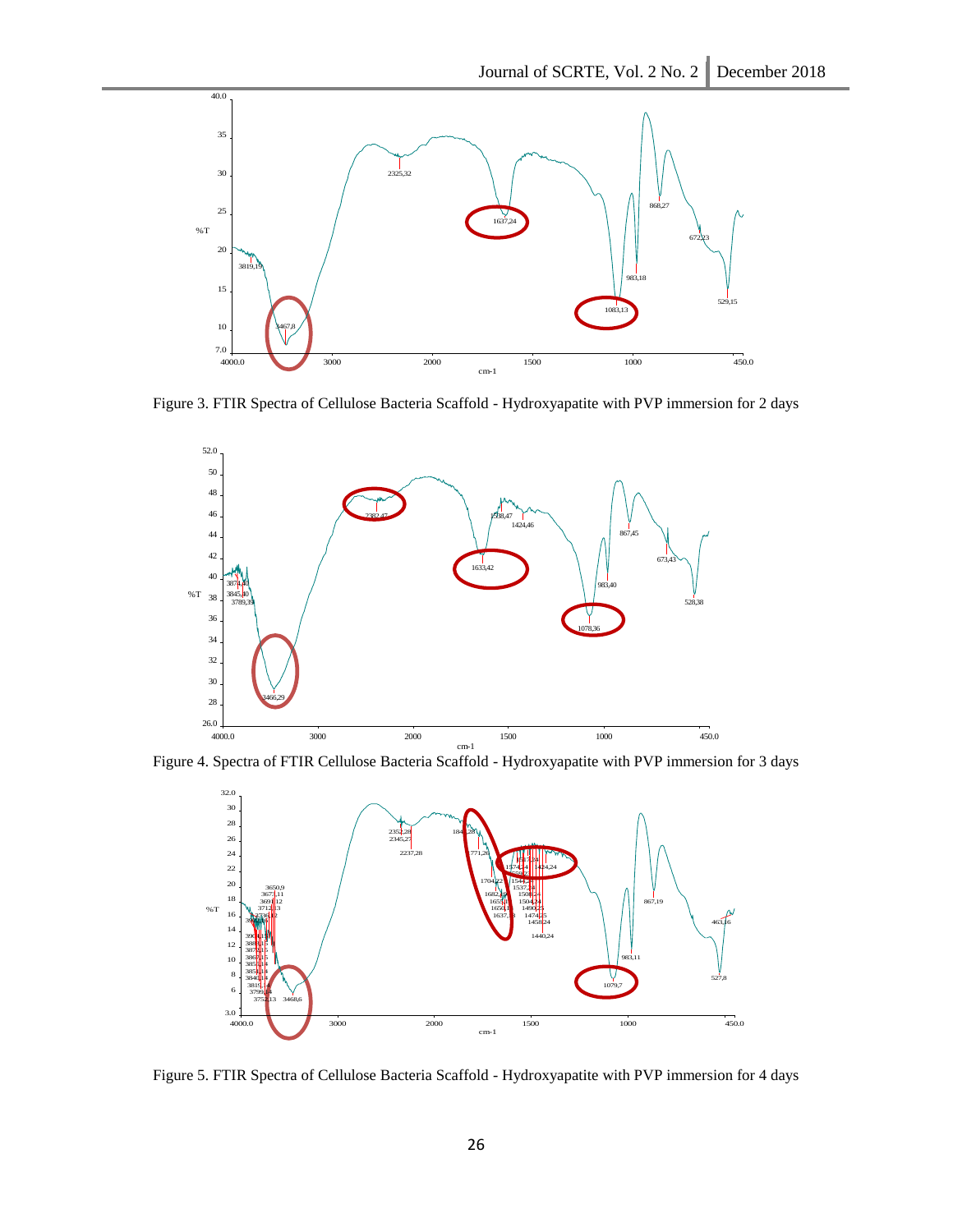#### **CONCLUSION**

Effect of variations in immersion time in Polyvynil pirrolidone (PVP) in the synthesis of bacterial cellulose - hydroxyapatite scaffold. Chemical bond analysis with FTIR-

#### **REFERENCES**

- Al-Shamary, Elhan Esmaeel dan Al-Darwash, Amir Khalaf. 2013. *Infleuncene of Fermentation Condition and Alkali Treatment on The porosity and Thickness Bacterial Cellulose Membranes.* The Online Journal of Science and Technology, Volume 3, Issue 2.
- Bahrololoom ME., *et al*. 2009. *Characteristic of Natural Hydroxyapatite Extracted from Bovin Cortical Bone Ash.* Journal of Ceramic Processing Research 10(2): 129-138.
- Departemen Kesehatan Republik Indonesia. 1979. *Farmakope Indonesia Edisi III*. Departemen Kesehatan Republik Indonesia: Jakarta.
- Flottmann, Hubertus, dan Quadir, Anisul. 2008. *Polyvynil pyrrolidone (PVP) – One of The Most Widely Used Exipients in The Pharmaceuticals: An Overview.* Drug Delivery Technology.
- Gunawarman, Malik, A., Mulyadi S., Riana, Hayati, A. 2010. *Karakteristik Fisik dan Mekanik Tulang Sapi Variasi Berat Hidup sebagai Referensi Desain*

Spectroscopy of the five samples showed the presence of carbonates containing apatite crystals.

> *Material Implan.* Seminar Nasional Tahunan Teknik Mesin (SNMTTM) ke-9.

- Helenius, G., *et al*. 2006. *In Vivo Biocompatibility of Bacterial Cellulose*. J Biomed Mater Res A 76: 431- 438.
- Hutchens, SA., *et al*. *Composite Material*. United States Patent 20040096509.
- Indrani, Decky J. 2012. *Komposit Hidroksiapatit Kalsinasi Suhu Rendah dengan Alginat Sargassum Duplicatum atau Sargassum Crassifolium sebagai Material Scaffold untuk Pertumbuhan Sel Punca Mesenkimal*. Universitas Indonesia: Jakarta.
- Jiang, Liuyun., Li, Yubao., Wang, Xuejiang., Zhang Li., Wen Jiqie., Gong, Mei. 2008*. Preparation and Properties of Nanohydroxyapatite/Chitosan/Carboxymetyl Cellulose Composite Scaffold*. Research Center for Nano-Biomaterials, Analytical and Testing Center, Sichuan University: China.
- Kawai, T., *et al*. 2004. *Coating on an Apatite Layer on Polyamide Films Containing Sulfonic Groups by a Biomimetic Process.* Biomaterials, 25, 4529-4534.